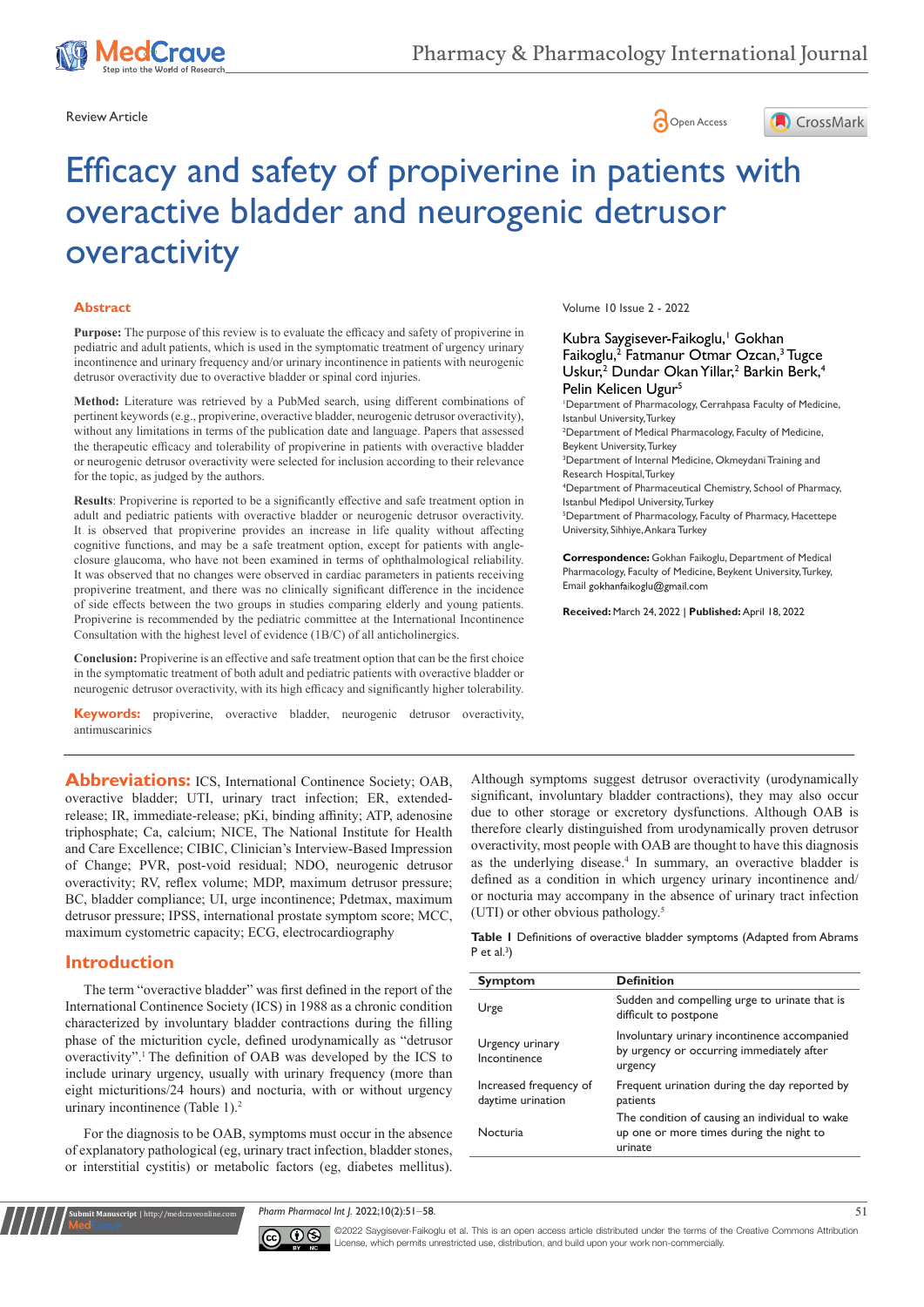Overactive bladder symptoms can also cause psychological distress and have profound negative effects on quality of life, relationships, and self-esteem.<sup>6</sup> International clinical practice guidelines recommend patient education, lifestyle changes, and bladder education for the initial management of overactive bladder or urinary incontinence.<sup>7</sup> Overactive bladder is a common chronic disease observed equally in men and women, affecting approximately 17% of the adult population, and the lives of millions of people of all ages worldwide, and. However, its prevalence is higher in the elderly (31% in women aged >75 years, 42% in men).<sup>5</sup> It affects 11.8% of adults across all age groups, and its prevalence rises to 19.1% in men aged 60 and over and 18.3% in women aged 60 and over.<sup>8</sup>

Antimuscarinics are the pharmacological treatment of choice for overactive bladder. Seven antimuscarinics (propiverine, darifenacin, fesoterodine, oxybutynin, solifenacin, tolterodine, and trospium chloride) with different dosages, formulations, and uses of administration are currently used in the treatment of overactive bladder.9 Drugs such as propiverine, oxybutynin, tolterodine, and trospium are available in both immediate-release (IR) and extendedrelease (ER) formulations, while oxybutynin is also available in a sustained-release patch form for transdermal administration.<sup>10</sup>

In addition, propiverine has been shown to have a lower affinity for M2 receptors, which are effective in cardiac functions, compared to tolterodine, oxybutynin, darifenacin, and trospium (Table 2).<sup>13</sup>

|  |  |  | <b>Table 2</b> Binding affinity (pKi) of antimuscarinic compounds for the human |  |  |
|--|--|--|---------------------------------------------------------------------------------|--|--|
|  |  |  | recombinant receptor subtype M2 (Adapted from Abrams P et al. <sup>13</sup> )   |  |  |

| Binding affinity (pKi) of antimuscarinic<br>compounds for the human recombinant<br>receptor subtype M2 |     |  |  |  |
|--------------------------------------------------------------------------------------------------------|-----|--|--|--|
| Propiverine                                                                                            | 5.4 |  |  |  |
| Tolterodine                                                                                            | 8   |  |  |  |
| Oxybutynin                                                                                             | 7.8 |  |  |  |
| Darifenacin                                                                                            | 7.4 |  |  |  |
| Trospium                                                                                               | 9.2 |  |  |  |

In addition to its antimuscarinic effect, propiverine can also suppress bladder overactivity by reversing adenosine triphosphate (ATP)-induced overactivity. In rats, bladder overactivity induced by intravesical ATP has been reported to be suppressed by propiverine and oxybutynin.14 Propiverine's dual mechanism of action is a unique antimuscarinic that also exhibits pharmacodynamic effects through both antimuscarinic and musculotropic pathways. Propiverine provides a spasmolytic effect (musculotropic effect) by inhibiting the uptake of calcium in the smooth muscles of the bladder. It also inhibits the efferent connection of the pelvic nerve by muscarinic receptor blockade (anticholinergic effect) and inhibition of ATPrelated bladder overactivity. (neurotropic effect).<sup>12,21</sup>

All of the current antimuscarinics used in the treatment of OAB, except propiverine and oxybutynin, show only antimuscarinic effects, while propiverine and oxybutynin show mixed efficacy. Propiverine shows its spasmolytic, that is, the calcium channel antagonist effect, by blocking the L-type voltage-dependent Ca+2 ion channels in the bladder by its metabolites. Propiverine inhibits the efferent connection of the pelvic nerve by suppressing ATP-related bladder overactivity. In other words, propiverine can also inhibit the purinergic mechanism, which is another factor responsible for detrusor contraction.<sup>16</sup>

Since propiverine can be considered a weak inhibitor of cytochrome P450 (CYP3A4), significant increases in the concentrations of other drugs metabolized by this pathway are not expected with concomitant use with propiverine.<sup>12</sup> The pharmacokinetics of propiverine were not altered in patients with severe renal impairment (CC<30 mL/min) or mild to moderate liver failure from fatty liver disease, and in elderly patients (60–85 years) compared to young healthy adults.<sup>15</sup>

In an open non-randomized parallel-group study, the pharmacokinetics and tolerability of a single dose of 30 mg propiverine were compared between healthy and male and female patients with severe renal impairment, taking into account age, body mass index, and gender. This study concluded that from a therapeutic point of view, dose adjustment is not necessary for patients with severe renal impairment.<sup>17</sup>

No dose adjustment is required with propiverine in patients with mild to moderate renal impairment. No dose adjustment is recommended in patients with severe renal impairment unless the dose exceeds 30mg/day. No dose adjustment is required in patients with mild liver failure.<sup>12</sup> In a drug interaction study, it was emphasized that propiverine is a drug with a minor potential in terms of drug-drug interaction risk.18

## **Overview of literature**

A recent study in which propiverine was administered intravenously to animals did not show any significant blood pressure changes.<sup>42</sup> In addition, Maruyama et al., in an *in vivo* study on rats, aimed to detect muscarinic receptor levels in tissues such as the bladder, submaxillary salivary gland, large intestine, stomach, and heart, and to evaluate the selectivity of anticholinergics to the bladder, which are used in the treatment of overactive bladder. As a result of the study, propiverine showed high selectivity to the bladder while low selectivity to heart tissue.43 In vitro and in vivo studies of propiverine to date reveal no evidence of increased cardiovascular risk.<sup>14</sup>

Yusup A et al., in an animal study, concluded that antimuscarinic agents crossed to the brain suppress the muscarinic excitatory systems in the dorsal pontine tegmentum and reduce the urinary drainage success, therefore, propiverine is a suitable option in the treatment of patients with OAB as a result of cerebral infarction since it crosses the blood-brain barrier at low rates.<sup>50</sup>

In many clinical studies, propiverine has been shown to be a statistically significant effective and safe treatment option in patients with stress incontinence, urge incontinence, and combined urge-stress incontinence.19,20

Based on the results of three studies of the effects of propiverine hydrochloride on the overactive bladder, involving 2265 participants (1227 patients in the treatment group and 1038 patients in the control group), the efficacy of propiverine in terms of urgency, urge incontinence, and nocturia was confirmed by comparison with placebo (p<0.00001). According to the results of four studies involving 2302 participants (1263 patients in the treatment group and 1039 patients in the control group), nocturia episodes experienced in the propiverine group at 24 hours were observed at a significantly lower frequency compared to the control group  $(p=0.03)$ . According to the results of five studies involving 2891 participants (1648 in the treatment group and 1243 in the control group) on the effects of propiverine hydrochloride on the overactive bladder, the increase in urine volume per voiding (ml) was significantly higher in the propiverine group compared to the control group ( $P < 0.00001$ ) (Figure 1).<sup>11</sup>

In dose determination studies, it has been reported that 50% improvement was observed in the efficacy parameters in the group given 15 mg/day, while the efficacy reached 80% in the group given 30 mg/day.21 The subjective improvement in OAB patients with the use of propiverine has been shown to be 77%. In addition, a decrease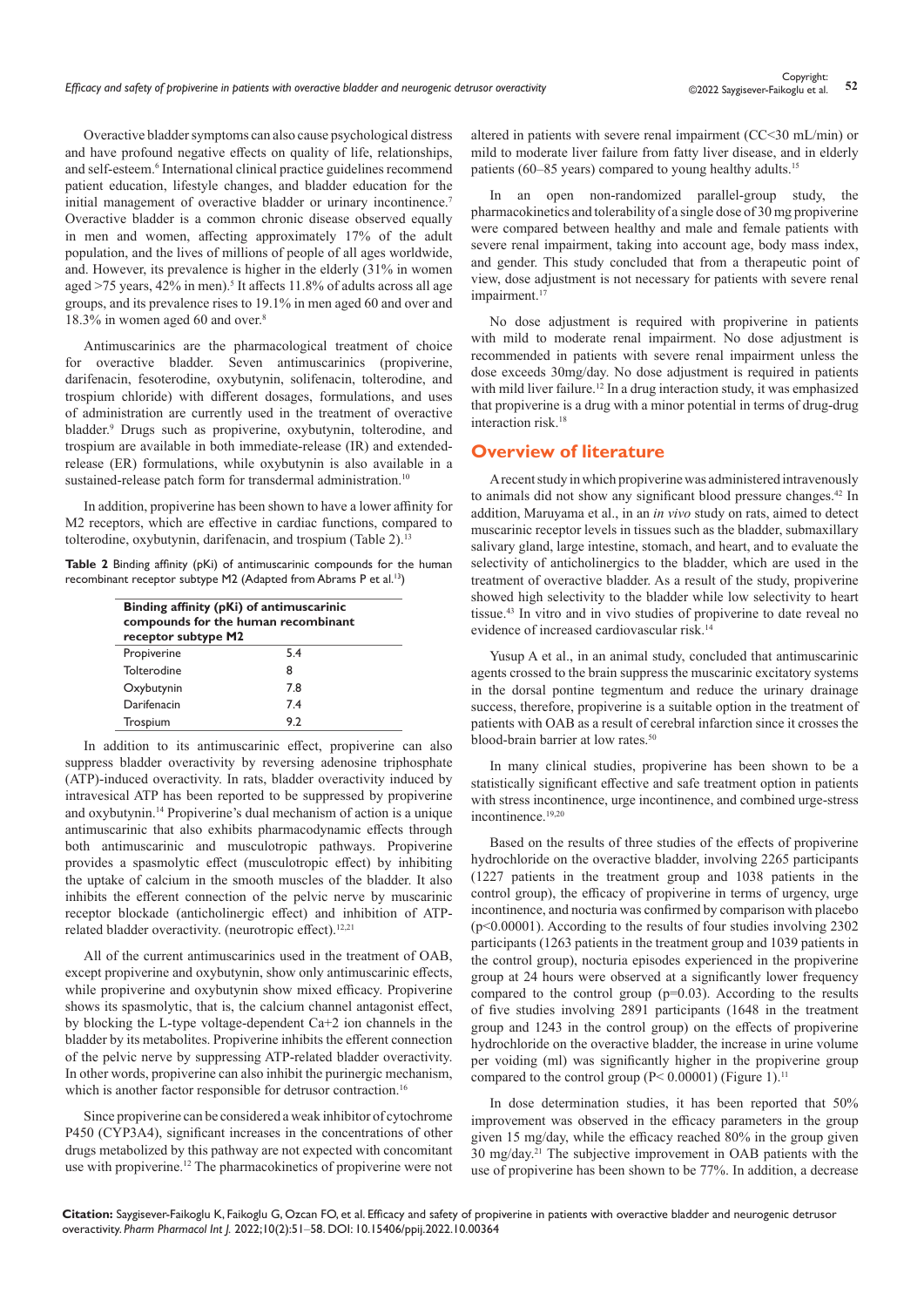in max detrusor pressure and an increase in max bladder capacity are observed compared to placebo.23 It has been reported that 12 weeks of treatment with the slow-release form of propiverine (ER 30 mg) reduces the frequency of urinary incontinence within 24 hours by 68.3%.24 It was reported that improvement in quality of life scores, frequency of voiding, and incontinence attacks was higher in the group using propiverine in a 6-week study, which was carried out in 41 female patients with the use of propiverine 15mg 2x1 and tolterodine 2mg 2x1.<sup>12</sup>



**Figure 1** Patients' evaluation of the improvement in their symptoms as a result of propiverine and tolterodine treatments (Adapted from Leng J et al.<sup>38</sup>)

In studies with propiverine in which a total of 1622 patients were evaluated, it has been reported that the treatment groups in which propiverine was combined with α-blockers had significantly higher total international prostate symptom score (IPSS), storage symptom score, and voiding symptom score, as well as an increase in maximum flow rate, compared to the groups using only alpha-blockers.<sup>11,25</sup>

In a multicenter, randomized, double-blind study of the α1 adrenoceptor antagonist doxazosin and propiverine in patients with obstruction due to benign enlargement of the prostate and overactive bladder, voiding frequency (23.5%-14.3%, p=0.004), mean urinary volume (32.3%-19.2%, p=0.004) and patient satisfaction (p=0.002) with results from IPSS symptoms of storage  $(41.3\%$  vs. 32.6%,  $p=0.029$ ) and urgency ( $p=0.019$ ) favored the combination group. As a result of this study, the combination of antimuscarinics and α1 adrenoceptor antagonists was shown to be effective and safe in patients with obstruction due to benign enlargement of the prostate and overactive bladder.<sup>26</sup>

The most common side effect of antimuscarinic drugs compared to placebo is dry mouth.27 Other side effects that can be observed due to antimuscarinic use are constipation, pruritus, and headache; however, no association was found between treatment with antimuscarinics and the risk of serious adverse events.27 Constipation may be the most bothersome side effect for many on antimuscarinic therapy. Constipation is particularly common in elderly patients and is a concern for the quality of life in this population, as well as an increased financial burden in terms of healthcare costs.28,29

Antimuscarinics may cause undesirable effects such as dizziness, drowsiness, and insomnia. Due to differences in lipophilicity, antimuscarinics tend to cross the blood-brain barrier and exhibit central nervous system side effects.30 As shown in previous systematic reviews, all currently used antimuscarinics have similar efficacy, and this view is supported by the NICE guidelines. Therefore, differences in adverse event profiles should guide treatment selection. If adequate effect is not observed after initiation of treatment with antimuscarinics, it is recommended to increase the dose or replace it with another antimuscarinic.9,31,32

According to the results of the review of four studies in which 2042 patients receiving propiverine hydrochloride treatment were evaluated, it was reported that there was no clinical difference in the incidence of blurred vision side effects when compared with the propiverine and control groups.<sup>11</sup> In one study, treatment with propiverine was found to be well-tolerated and safe in patients with primary open-angle glaucoma and primary angle-closure glaucoma.<sup>33</sup>

In a study by Madersbacher et al., it was emphasized that propiverine may be a safe treatment option except for patients with angle-closure glaucoma who have not been examined for ophthalmological safety. In addition, in the same study, they examined 6 clinical studies in which patients were given propiverine for up to 12 months and followed up to 1–2.5 years, and they emphasized that the rates of adverse events were between 8.7% and 22.7% and stated that no serious side effects were encountered.13

A study was conducted in which propiverine was compared with tolterodine in terms of its effects on efficacy, tolerability, and quality of life. In this study, side effects were seen in 42 of 100 patients using propiverine, while side effects were observed in 43 patients in the tolterodine group. Dry mouth, the most common adverse effect, was observed in 20 patients in the propiverine group and in 19 patients in the tolterodine group.<sup>34</sup>

In the study published by Aloussi et al. in 2000, in which the data of 4390 patients were published, 18.1% of the patients reported dry mouth at the beginning  $(T_0)$ , while this rate was found to be 33.8% at the 4th week  $(T_4)$ , and this value decreased to 26.0% at the end of the study  $(T_{12})$ . Among these, the rate of those who described severe dry mouth at the end of the study was reported as 0.7%. Mild dry mouth was reported as 22.2%, while moderate dry mouth was reported as  $3.1\%$ .  $35$ 

In a meta-analysis study evaluating 26229 patients, of which 76% were women, with a mean age of 59 (range 30 to 82) and a mean duration of treatment of 8 weeks, they reported that all antimuscarinic drugs, including propiverine, had similar side-effect profiles, and the most common complaint was dry mouth. In addition, the study showed that age, gender, and duration of treatment did not have a significant effect on adverse events.<sup>9</sup> While no change was detected in the side-effect profile with 12-week Propiverine treatment with the participation of approximately 7300 patients, in a 12-week clinical follow-up of 4390 patients, it was seen that the side effects observed decreased as the duration of propiverine ER 30mg use increased; $12,35$ whereas another study showed a linear relationship between the efficacy of propiverine and the resulting side effects.<sup>37</sup>

In the study in which 324 patients using propiverine (30 mg/day) ER and tolterodine (4 mg/day) ER for 8 weeks, the improvement in symptoms was found to be 88.9% in the propiverine group and 77.8% in the tolterodine group, and the rate of discontinuation of treatment due to side effects is also reported to be lower in the propiverine slowrelease (ER 30 mg) group compared to tolterodine 4 mg ER group.<sup>38</sup> However, in different studies comparing propiverine (30 mg/day) and tolterodine ER (4 mg/day), the frequency of adverse events was observed to be comparable in both treatment groups (Figure 1).<sup>34,40</sup>

In two studies comparing propiverine and oxybutynin, dry mouth and severe dry mouth were observed less frequently in the propiverine administration.6,39 It has been reported that propiverine and oxybutynin exhibit similar efficacy when evaluated in terms of bladder diary variables and urodynamic parameters.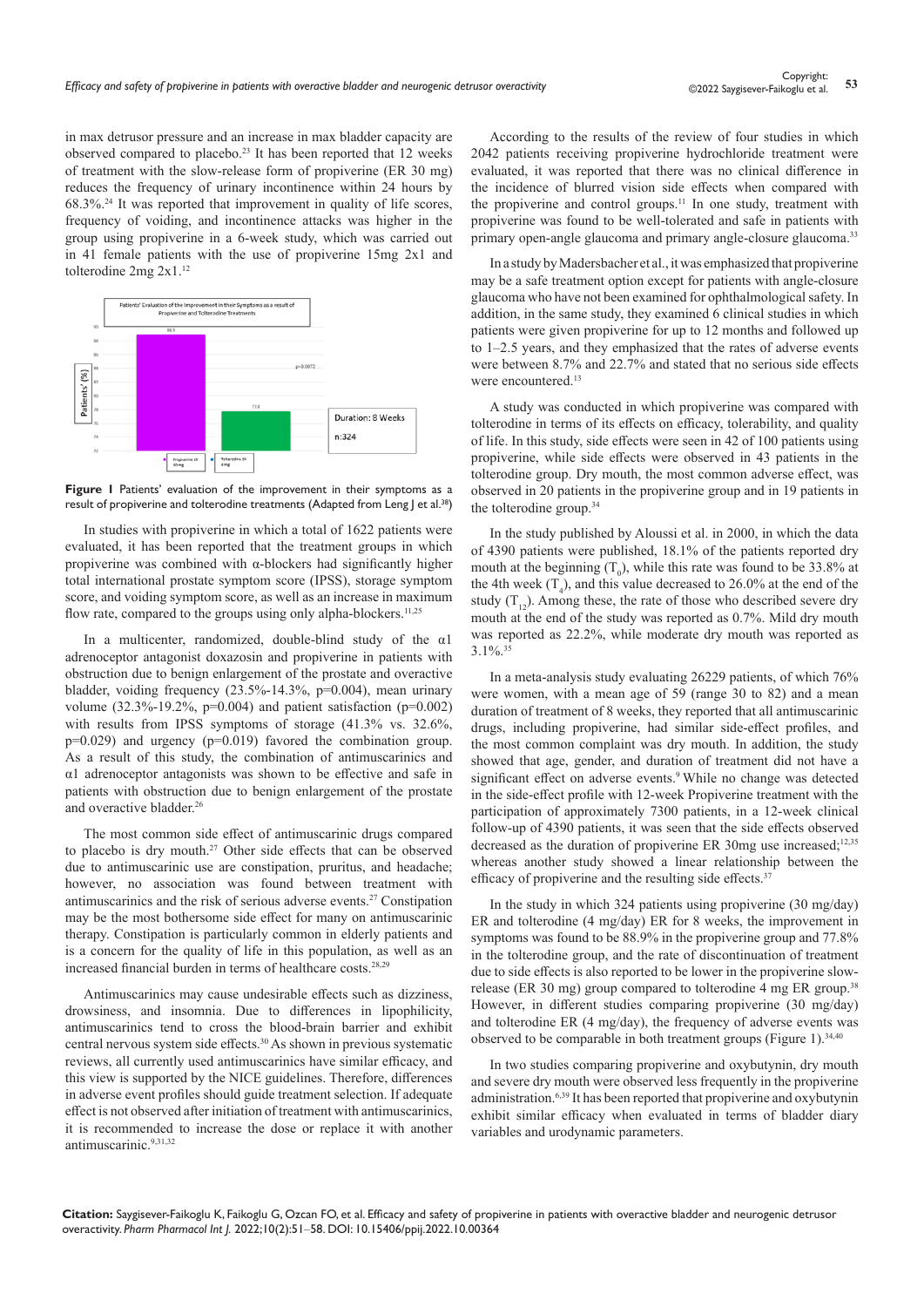Dorschner et al. evaluated the cardiac safety of propiverine in the elderly and reported that there was no significant difference between heart rate and PO, ORS, OT, or OTc intervals in resting and ambulatory ECGs taken throughout the study, and there was no difference between placebo and propiverine in other cardiac parameters.<sup>22</sup>

With propiverine ER 30 mg, there was no difference in QT intervals and heart rates in the patient groups aged 65 years and older.<sup>41</sup> It has been reported that propiverine did not affect cardiac repolarization at therapeutic doses (15mgx3), where an increase in cardiac side effects is not expected at recommended therapeutic doses, and it does not raise any concerns regarding cardiac safety even in patients at risk of cardiac arrhythmia.10,12 In a study comparing elderly patients and younger patients, no clinically significant difference was found in the incidence of side effects.<sup>12</sup>

In the study, in which a total of 745 patients with OAB were included, 3 treatment groups were formed from patients using propiverine 30 and 45 mg, and drug efficacy was evaluated by monitoring the frequency of urinary urgency, incontinence, urination, and nocturia attacks experienced by the patients. Group 1 consisted of patients who started using 30 mg of propiverine and continued for 12 weeks. The second group consisted of patients who started using 30 mg of propiverine and started using 45 mg of propiverine as of the 4th week and continued with 45 mg dosing for 8 weeks. The third group consisted of patients who started using 45 mg of propiverine and continued to use 45 mg for 12 weeks. As a result of the study, patients using propiverine 45 mg have been observed to experience significantly less frequent urinary urgency, urinary frequency, incontinence, and nocturia ( $p<0.0001$ ), while both propiverine 45 mg and propiverine 30 mg had similar tolerability.<sup>36</sup>

In a study comparing propiverine hydrochloride IR and propiverine hydrochloride ER formulations, both formulations of propiverine showed similar clinical efficacy, tolerability, and frequency of side effects.<sup>31</sup> In another study by Voigt et al., it was seen that the efficacy of propiverine continued throughout the 10-year treatment of 29 female patients with urgency urinary incontinence. It has been observed that efficacy lasted for 10 years, with patients who discontinued treatment due to improvement within this period, but with equally successful results when they resumed treatment upon relapse of symptoms.<sup>44</sup>

In another study involving 1154 people who received propiverine treatment, it was observed that efficacy with propiverine was maintained for 1 year, and this efficacy increased over time.<sup>45</sup>

Propiverine has been shown to improve quality of life without affecting cognitive functions.16 In addition, Uchiyama et al. evaluated the elderly  $(71\pm 8.2 \text{ years}$  old) and patients with neurological diseases (Multiple brain infarcts, Parkinson's disease, Alzheimer's disease) staying in nursing homes and hospitals in terms of cognitive parameters before and after propiverine treatment, and no significant changes were observed in post-void residual measures, higher brain function scales, parameters, and motor functions measured by CIBIC (Clinician's Interview-Based Impression of Change).<sup>46</sup> Patients with detrusor hyperreflexia may be treated with an anticholinergic agent, including propiverine.47

Siegert et al. evaluated psychomotor parameters such as alertness, attention, reaction times, complex acoustic and optical reaction times in propiverine and placebo users in a prospective, double-blind, randomized, placebo-controlled, and crossover study conducted at the Psychiatry Clinic of Humboldt University in Berlin. In this study, no significant difference was found between the placebo and propiverine groups in terms of the aforementioned parameters.<sup>48</sup>

An analysis evaluating the results of 6 clinical studies with propiverine also showed that propiverine did not cause post-void residual (PVR) in patients with overactive bladder.<sup>49</sup>

## **Propiverine and its use in pediatric patients**

The International Children's Continence Society defines overactive bladder (OAB) as "urinary urgency, usually accompanied by frequency and nocturia, with or without urinary incontinence, in the absence of urinary tract infection or other obvious pathology".<sup>51</sup>

The most common symptoms are frequent urination (85%), urgency (54%), and urinary incontinence (36%), respectively.<sup>5</sup> This situation negatively affects self-confidence and quality of life, especially in the presence of incontinence for pediatric patients and their families. It is an important problem because it impairs the social, emotional, and behavioral development of children.<sup>52,53</sup>

According to two large-scale studies conducted in 2006 and 2009, the prevalence of OAB in children ranges from 15-20%.<sup>54,55</sup> In studies on the prevalence of OAB in children, it has been suggested that the prevalence of OAB is between 5-12% in young ages, while this frequency decreases to  $0.5\%$  in adolescents aged 16-17 years.<sup>56,57</sup>

In 2009, in a double-blind, multicenter study conducted by 38 investigators in 6 European countries, boys and girls aged 5–10 years with a bodyweight of  $17–45$  kg, with a micturition frequency of  $>8/$ day, and  $\geq 1$  incontinence episode within 7 days, the efficacy of 20 or 30 mg/day propiverine was compared with placebo. For this purpose, propiverine was administered to 87 of 171 children and placebo to 84 of them. In the general population, propiverine showed significant efficacy compared to placebo after 8 weeks of medical treatment. An important treatment goal in children with OAB and incontinence is an observable increase in bladder volume. The bladder volume in children treated with propiverine increased approximately 6 times (+31 ml) compared to children treated with placebo (+5 ml). In addition, according to the data of the study, propiverine was well tolerated in children. Mild to moderate adverse events occurred in 95% of patients under propiverine treatment, which were similar to those treated with placebo (94%). The results of this study demonstrated superior efficacy and tolerability of propiverine in children with OAB and urinary incontinence.<sup>58</sup>

In a prospective study evaluating the efficacy and tolerability of propiverine for the treatment of neurogenic detrusor overactivity (NDO) in children, reflex volume (RV), maximum detrusor pressure (MDP), maximum cystometric bladder capacity (MCBC), and bladder compliance (BC) were monitored before and after the twicedaily propiverine hydrochloride regimen. Propiverine hydrochloride has been shown to be effective and well tolerated in the treatment of children with NDO. It is emphasized that propiverine may be a preferable option to oxybutynin in pediatric patients with NDO.<sup>59</sup>

In addition, studies using propiverine treatment in pediatric patients showed a lower incidence of dry mouth or visual impairment compared to adults.<sup>41,60</sup>

In a retrospective, observational cohort study, in which the efficacy, tolerability, and safety of propiverine in children with overactive bladder-related urge incontinence (UI) were evaluated in comparison with oxybutynin, 621 children aged 5-14 years with UI due to overactive bladder in six study centers have been included. Following anticholinergic therapy (437 propiverine, 184 oxybutynin), 61.6% of propiverine-treated patients and 58.7% of oxybutynin-treated patients achieved continence after 186 and 259 days, respectively. It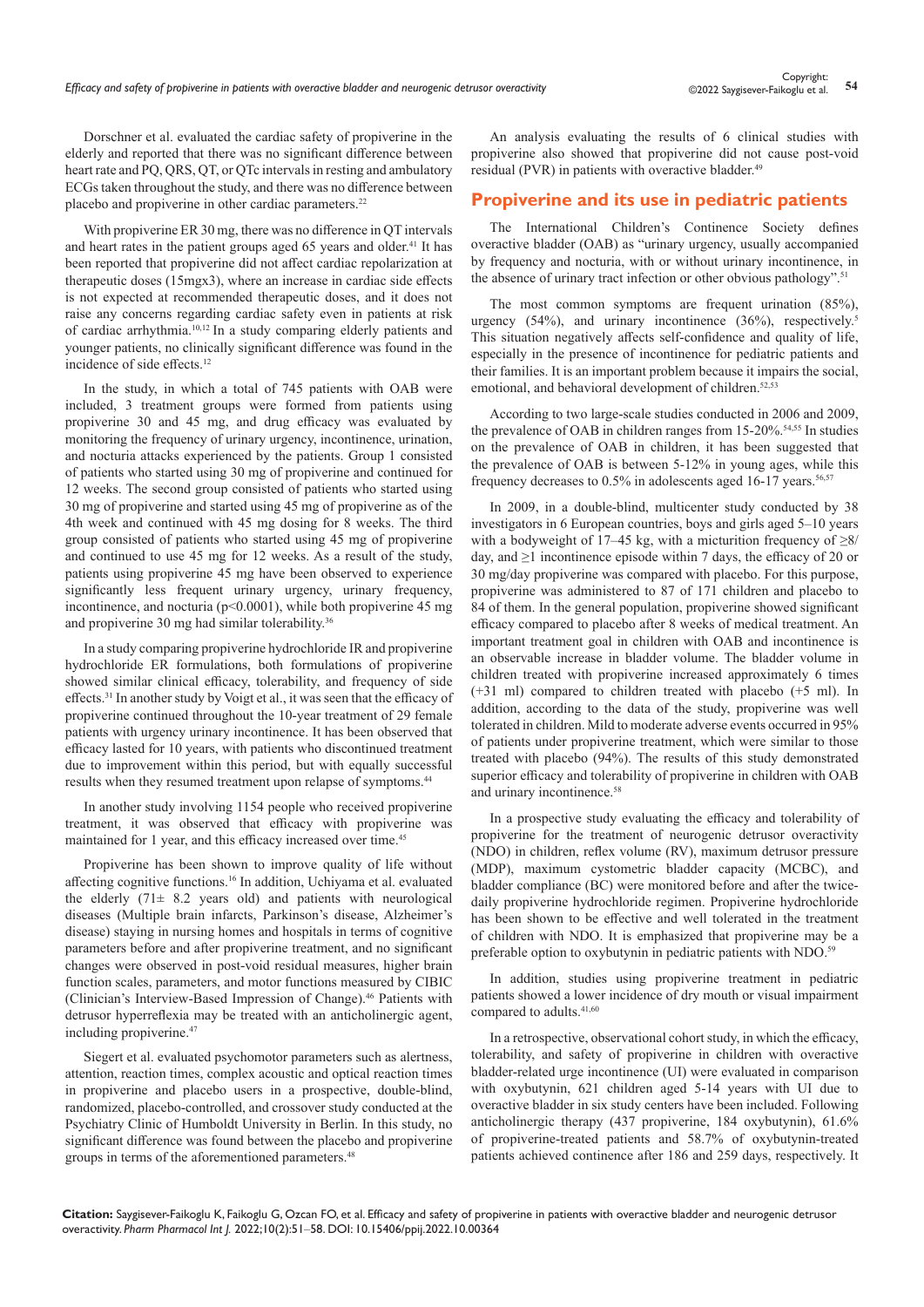was observed that propiverine exhibited significantly more favorable tolerability compared to oxybutynin at the end of the study, in which adverse drug reactions caused by propiverine or oxybutynin were recorded as 2.8% versus 9.2% respectively, and early discontinuation of the treatment due to adverse drug reactions was recorded as 1.6% versus 4.4% respectively.<sup>45</sup>

It has been reported that propiverine causes a significant increase in functional bladder capacity and a decrease in voiding frequency in children with overactive bladder disease, whose mean age is 5.9 years. In addition, while significantly improving lower urinary system symptoms in children; the overall response rate for the total treatment group was 86.8%.<sup>45</sup>

In the study, in which the data of pediatric patients over 5 years of age with a diagnosis of OAB who used propiverine between the dates of 2006 and 2011 were evaluated retrospectively, the mean daytime voiding frequency decreased from 14 to 8.5, while the mean functional bladder capacity increased from 140 ml to 150 ml with propiverine treatment. In the same study, it was reported that the response rate to treatment with propiverine was 86.8%, and a higher symptomatic improvement was observed with longer-term propiverine treatment, while only 2.9% of patients with propiverine treatment had side effects that were not interpreted as serious.<sup>61</sup>

A retrospective and observational cohort study compared the efficacy, tolerability, and safety of propiverine and oxybutynin in children and adolescents with neurogenic detrusor overactivity, in that regard, propiverine, and oxybutynin treatments were administered to 255 children and adolescents (aged 1-18 years) with neurogenic detrusor overactivity (199 myelomeningoceles, 46 spinal cord injury, 10 other diagnosed patients) in total. Patients receiving propiverine and oxybutynin treatments for at least 12 months were evaluated urodynamically and clinically before and after treatment and the percentage of patients with a decrease in Maximum Detrusor Pressure (at Pdetmax)  $\leq$ 40cm H<sub>2</sub>O or half from baseline was found to be 74.2% with propiverine versus 49.6% with oxybutynin (p <0.0005).<sup>62</sup>

Propiverine has the highest level of evidence (1B/C) of all anticholinergics by the pediatric committee in the International Incontinence Consultation.41

#### **Discussion**

Studies comparing the treatment of propiverine 15mg 2x1 and Tolterodine 2mg 2x1 reported that improvement in quality of life scores, frequency of voiding, and incontinence attacks was higher in the propiverine group.12 It has been reported that the treatment groups in which propiverine combined with  $\alpha$ -blockers resulted in a statistically significant decrease in the total international prostate symptom score (IPSS), storage symptom score, and voiding symptom score, as well as an increase in maximum flow rate, compared to the groups using only alpha-blockers.11,25 Studies have shown that the combination of antimuscarinics and α1 adrenoceptor antagonists is effective and safe in patients with obstruction due to benign enlargement of the prostate and overactive bladder.<sup>26</sup> The most common side effects associated with antimuscarinic use are dry mouth, constipation, pruritus, and headache.27-29

It has been shown that antimuscarinics may cause undesirable effects such as dizziness, drowsiness, and insomnia,<sup>30</sup> while Propiverine has been shown to increase the quality of life without affecting cognitive functions.16 In addition, many studies have reported that propiverine may be contraindicated only in unexamined angle-closure glaucoma patients in terms of ophthalmologic safety.13

It is reported that antimuscarinic drugs have similar side-effect profiles and the most common complaint is dry mouth. However, there are studies reporting a decrease in the frequency of side effects, especially dry mouth, in long-term use of propiverine.<sup>12,35,36</sup> In studies in which its cardiac safety was questioned, no changes were observed in cardiac parameters in patients receiving propiverine therapy.22 In studies comparing elderly patients and young patients, it was reported that there was no clinically significant difference between the two groups in terms of the incidence of side effects.<sup>12</sup>

In addition, while clinical efficacy was observed with increasing dosing in the dose determination studies of Propiverine, no statistically significant difference was observed in terms of side effects and tolerability.<sup>21</sup> A significantly higher clinical efficacy was observed in patients using propiverine 45 mg compared to propiverine 30 mg (p<0.0001), emphasizing that both propiverine 45 mg and propiverine 30 mg had similar tolerability.<sup>36</sup>In a study in which different formulations of propiverine, including different IR and ER, were compared, it was observed that similar clinical efficacy, tolerability, and frequency of side effects were observed,<sup>31</sup> while it was reported that the clinical efficacy of propiverine was preserved even when used for up to 10 years.<sup>55</sup>

Statistically significant efficacy and tolerability of propiverine have been demonstrated in studies in pediatric patients with overactive bladder and urinary incontinence.<sup>58</sup> It is emphasized that propiverine may be a preferable alternative to oxybutynin in terms of tolerability in pediatric patients with neurogenic detrusor overactivity.<sup>59</sup>

In a study, where 437 pediatric patients were treated with propiverine and 184 with oxybutynin, continence was achieved after 186 days in 61.6% of the propiverine treatment group and after 259 days in 58.7% of the oxybutynin treated group. As a result of the study, adverse drug reactions caused by propiverine or oxybutynin were recorded as 2.8% versus 9.2% respectively, and the rates of early discontinuation of treatment due to adverse drug reactions were recorded as 1.6% versus 4.4% respectively. It was observed that propiverine exhibited significantly more favorable tolerability compared to oxybutynin. While the tolerability rate, which was evaluated as "very good" and "good", was 91.7% with propiverine, this rate was 68.3% with oxybutynin. The most common adverse reaction, dry mouth, was observed ~twice as often in those treated with oxybutynin compared to those treated with propiverine.<sup>45</sup>

In the study, which was carried out with the participation of 38 researchers from 6 European countries, propiverine treatment was applied to children with neurogenic overactive bladder and urinary incontinence, treatment with propiverine has been shown to significantly decrease the frequency of daily urination (p=0.0007) and incontinence episodes ( $p=0.0005$ ); while increasing the mean onetime and weekly urinary volumes  $(p=0.0001)$ .<sup>58</sup>

Pediatric and adolescent patients with neurogenic detrusor overactivity had a significantly lower Maximum Detrusor Pressure (Pdetmax) with propiverine treatment compared to oxybutynin (p=0.001). However, maximum cystometric bladder capacity (MCC) was also found to be significantly higher with propiverine treatment compared to oxybutynin  $(P=0.001)$ . In the same study, overall adverse reactions were reported in ~10% of patients with propiverine and in  $\approx$  26% of patients with oxybutynin, and propiverine was better tolerated compared to oxybutynin.62 Furthermore, propiverine is recommended by the pediatric committee at the International Incontinence Consultation with the highest level of evidence (1B/C) of all anticholinergics (Table 3).<sup>41</sup>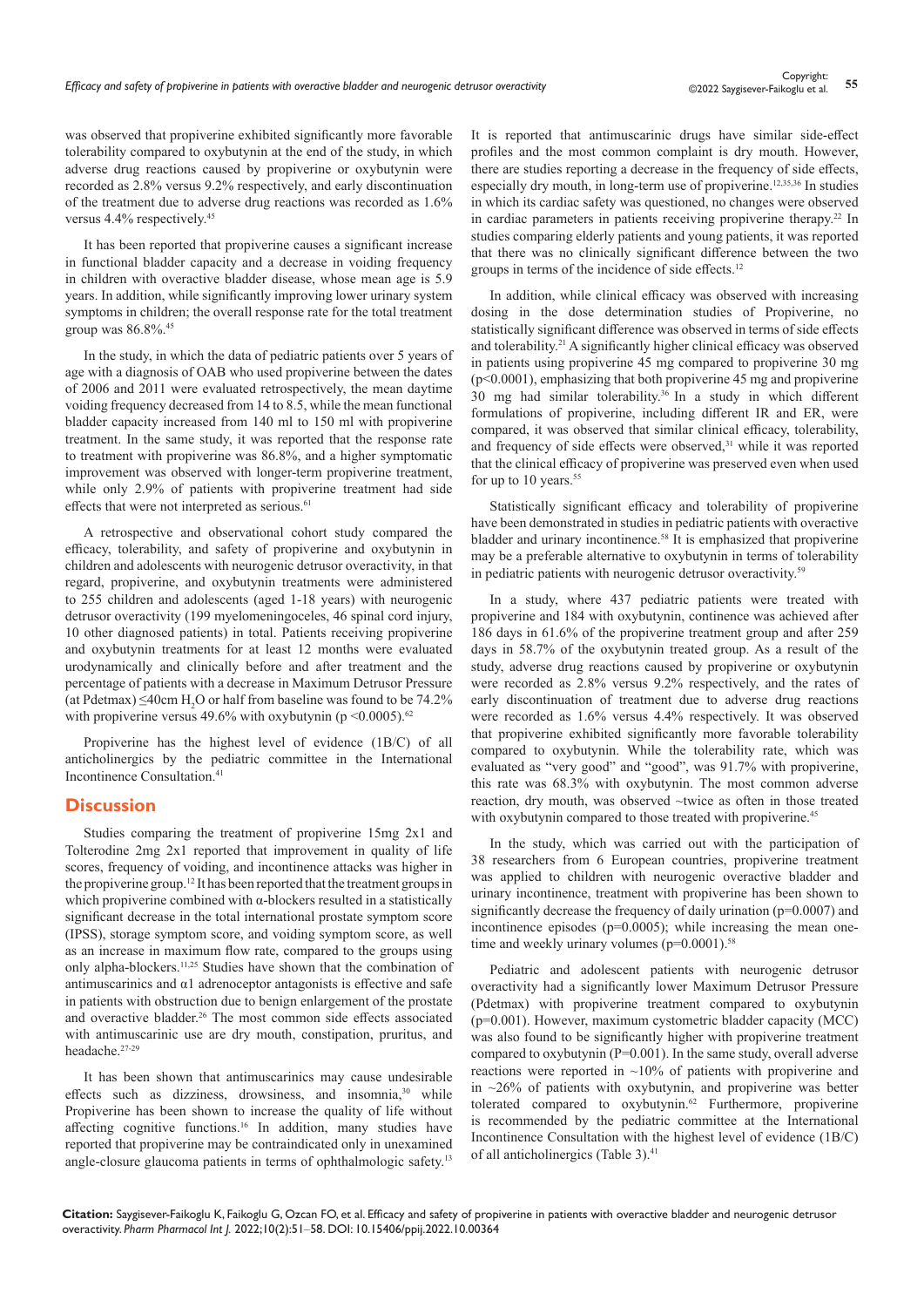**Table 3** Levels of Recommendation and Levels of Evidence for Anticholinergics in the International Incontinence Society Children's Committee 2017 Guidelines (Adapted from Abrams P et al.<sup>41</sup>)

| <b>Levels of Recommendation and Levels</b><br>of Evidence for Anticholinergics in the<br><b>International Incontinence Society Children's</b><br><b>Committee 2017 Guidelines</b> |      |  |  |  |
|-----------------------------------------------------------------------------------------------------------------------------------------------------------------------------------|------|--|--|--|
| Propiverine                                                                                                                                                                       | IB/C |  |  |  |
| Oxybutynin                                                                                                                                                                        | 3C.  |  |  |  |
| Tolterodine                                                                                                                                                                       | 3C   |  |  |  |
| Trospium                                                                                                                                                                          | 3C.  |  |  |  |
| Solifenacin                                                                                                                                                                       | 2C   |  |  |  |
| Darifenacin                                                                                                                                                                       |      |  |  |  |
| Fesoterodine                                                                                                                                                                      |      |  |  |  |

According to the International Continence Consultation, it is recommended to use anticholinergics for at least 2 months, preferably 3-4 months and even longer for the symptomatic treatment of OAB in children. In comparative studies of propiverine treatment and oxybutynin, propiverine was found to be significantly more effective than oxybutynin in terms of urodynamics and patient tolerability, and a significant improvement was achieved with propiverine in Maximum Cystometric Capacity (MCC), Maximum Detrusor Pressure (Pdetmax), Bladder Compliance (BC) values.

Propiverine is significantly effective in the treatment of children with urge incontinence due to OAB. Propiverine, which has similar clinical efficacy with oxybutynin, has higher tolerability and safety compared to oxybutynin. Propiverine, which is recommended to be used for at least 2, preferably 3-4 months, for continence in children, is a treatment option that can be preferred instead of oxybutynin with its superior properties.

## **Conclusion**

Propiverine is an effective and safe treatment option that can be the first choice in the symptomatic treatment of both adult and pediatric patients with overactive bladder or neurogenic detrusor overactivity, with its high efficacy and significantly higher tolerability.

# **Acknowledgments**

None.

#### **Conflicts of interest**

Kubra Saygisever-Faikoglu, Gokhan Faikoglu and Fatmanur Otmar Ozcan are medical advisors of Recordati.

#### **References**

- 1. [Abrams P, JG Blaivas, SL Stanton, et al. The standardisation of](https://pubmed.ncbi.nlm.nih.gov/3201169/)  [terminology of lower urinary tract function. The International](https://pubmed.ncbi.nlm.nih.gov/3201169/)  [Continence Society Committee on Standardisation of Terminology.](https://pubmed.ncbi.nlm.nih.gov/3201169/)  *[Scand J Urol Nephrol Suppl](https://pubmed.ncbi.nlm.nih.gov/3201169/)*. 1988;114:5–19.
- 2. [Abrams P, L Cardozo, M Fall, et al. The standardisation of terminology](https://pubmed.ncbi.nlm.nih.gov/12559262/)  [of lower urinary tract function: report from the Standardisation](https://pubmed.ncbi.nlm.nih.gov/12559262/)  [Sub-committee of the International Continence Society.](https://pubmed.ncbi.nlm.nih.gov/12559262/) *Urology*. [2003;61\(1\):37–49.](https://pubmed.ncbi.nlm.nih.gov/12559262/)
- 3. [Abrams P, W Artibani, L Cardozo, et al. Reviewing the ICS 2002](https://pubmed.ncbi.nlm.nih.gov/19350662/)  [terminology report: The ongoing debate.](https://pubmed.ncbi.nlm.nih.gov/19350662/) *Neurourol Urodynamics*. [2009;28\(4\):287.](https://pubmed.ncbi.nlm.nih.gov/19350662/)
- 4. Wein AJ, C Chapple. Overactive bladder in clinical practice; 2012.  $1-147$  p.
- 5. [Milsom I, P Abrams, L Cardozo, et al. How widespread are the symptoms](https://pubmed.ncbi.nlm.nih.gov/11412210/)  [of an overactive bladder and how are they managed? A population-based](https://pubmed.ncbi.nlm.nih.gov/11412210/)  prevalence study. *BJU Int*[. 2001;87\(9\):760–766.](https://pubmed.ncbi.nlm.nih.gov/11412210/)
- 6. [Dmochowski RR, PK Sand, NR Zinner, et al. Comparative efficacy and](https://pubmed.ncbi.nlm.nih.gov/12893326/)  [safety of transdermal oxybutynin and oral tolterodine versus placebo in](https://pubmed.ncbi.nlm.nih.gov/12893326/)  [previously treated patients with urge and mixed urinary incontinence.](https://pubmed.ncbi.nlm.nih.gov/12893326/)  *Urology*[. 2003;62\(2\):237–242.](https://pubmed.ncbi.nlm.nih.gov/12893326/)
- 7. [Nazir J, C Kelleher, S Aballéa, et al. Comparative efficacy and](https://pubmed.ncbi.nlm.nih.gov/29140559/)  [tolerability of solifenacin 5 mg/day versus other oral antimuscarinic](https://pubmed.ncbi.nlm.nih.gov/29140559/)  [agents in overactive bladder: A systematic literature review and network](https://pubmed.ncbi.nlm.nih.gov/29140559/)  meta-analysis. *Neurourol Urodyn*[. 2018;37\(3\):986–996.](https://pubmed.ncbi.nlm.nih.gov/29140559/)
- 8. [Paquette A, P Gou, C Tannenbaum. Systematic review and meta](https://pubmed.ncbi.nlm.nih.gov/21718264/)[analysis: do clinical trials testing antimuscarinic agents for overactive](https://pubmed.ncbi.nlm.nih.gov/21718264/)  [bladder adequately measure central nervous system adverse events?](https://pubmed.ncbi.nlm.nih.gov/21718264/) *J Am Geriatr Soc*[. 2011;59\(7\):1332–1339.](https://pubmed.ncbi.nlm.nih.gov/21718264/)
- 9. [Kessler TM, LM Bachmann, C Minder, et al. Adverse event assessment](https://pubmed.ncbi.nlm.nih.gov/21373193/)  [of antimuscarinics for treating overactive bladder: a network meta](https://pubmed.ncbi.nlm.nih.gov/21373193/)analytic approach. *PLoS One*[. 2011;6\(2\):e16718.](https://pubmed.ncbi.nlm.nih.gov/21373193/)
- 10. [Abrams P, KE Andersson. Muscarinic receptor antagonists for overactive](https://pubmed.ncbi.nlm.nih.gov/17922784/)  bladder. *BJU Int*[. 2007;100\(5\):987–1006.](https://pubmed.ncbi.nlm.nih.gov/17922784/)
- 11. [Huang W, H Zong, X Zhou, et al. Efficacy and Safety of Propiverine](https://pubmed.ncbi.nlm.nih.gov/27011567/)  [Hydrochloride for Overactive Bladder in Adult: a Systematic Review](https://pubmed.ncbi.nlm.nih.gov/27011567/)  and Meta-analysis. *Indian J Surg*[. 2015;77\(Suppl 3\):1369–1377.](https://pubmed.ncbi.nlm.nih.gov/27011567/)
- 12. Kreder K, Domochowski R. Aşırı Aktif Mesane Değerlendirme ve Tedavi; 2010.
- 13. [Paul Abrams, Karl-Erik Andersson, Jerry JB. Muscarinic receptors:](https://pubmed.ncbi.nlm.nih.gov/16751797/)  [their distribution and function in body systems, and the implications](https://pubmed.ncbi.nlm.nih.gov/16751797/)  for treating overactive bladder. *[British Journal of Pharmacology](https://pubmed.ncbi.nlm.nih.gov/16751797/)*. [2006;148\(5\):565–578.](https://pubmed.ncbi.nlm.nih.gov/16751797/)
- 14. [Moon HS, JW Lee, SY Park, et al. Oxybutynin and propiverine suppress](https://pubmed.ncbi.nlm.nih.gov/20546876/)  [adenosine triphosphate-induced bladder overactivity other than through](https://pubmed.ncbi.nlm.nih.gov/20546876/)  antimuscarinic mechanisms. *Urology*[. 2010;76\(2\):509.e8–509.e12.](https://pubmed.ncbi.nlm.nih.gov/20546876/)
- 15. [McKeage K. Propiverine: a review of its use in the treatment of adults](https://pubmed.ncbi.nlm.nih.gov/23288694/)  [and children with overactive bladder associated with idiopathic or](https://pubmed.ncbi.nlm.nih.gov/23288694/)  [neurogenic detrusor overactivity, and in men with lower urinary tract](https://pubmed.ncbi.nlm.nih.gov/23288694/)  symptoms. *Clin Drug Investig*[. 2013;33\(1\):71–91.](https://pubmed.ncbi.nlm.nih.gov/23288694/)
- 16. [Karakeçi A, Onur R. Aşırı Aktif Mesane Tedavisinde Karma Etkili](https://www.uroturk.org.tr/urolojiData/Books/305/asiri-aktif-mesane-tedavisinde-karma-etkili-ajanlarin-etki-mekanizmasi-ve-avanta.pdf)  [Ajanların Etki Mekanizması ve Avantajları.](https://www.uroturk.org.tr/urolojiData/Books/305/asiri-aktif-mesane-tedavisinde-karma-etkili-ajanlarin-etki-mekanizmasi-ve-avanta.pdf) *Kontinans ve N*ö*ro*ü*roloji B*ü*lteni*[. 2016;3:71–74.](https://www.uroturk.org.tr/urolojiData/Books/305/asiri-aktif-mesane-tedavisinde-karma-etkili-ajanlarin-etki-mekanizmasi-ve-avanta.pdf)
- 17. [Blume H, Schug B, Donath F, et al. Safety and Tolerability of Propiverine](https://www.ics.org/Abstracts/Publish/43/000301.pdf)  [Hydrochloride in Patients with Severe Renal Impairment \(SRI\). Int Cont](https://www.ics.org/Abstracts/Publish/43/000301.pdf)  [Soc; 2005.](https://www.ics.org/Abstracts/Publish/43/000301.pdf)
- 18. [Tomalik-Scharte D, A Jetter, M Kinzig-Schippers, et al. Effect of](https://pubmed.ncbi.nlm.nih.gov/16183781/)  [propiverine on cytochrome P450 enzymes: a cocktail interaction study](https://pubmed.ncbi.nlm.nih.gov/16183781/)  in healthy volunteers. *Drug Metab Dispos*[. 2005;33\(12\):1859–1866.](https://pubmed.ncbi.nlm.nih.gov/16183781/)
- 19. [Dorschner W, JU Stolzenburg, R Griebenow, et al. The elderly patient](https://pubmed.ncbi.nlm.nih.gov/14566693/)  [with urge incontinence or urge-stress incontinence - efficacy and cardiac](https://pubmed.ncbi.nlm.nih.gov/14566693/)  safety of propiverine. *Aktuelle Urol*[. 2003;34\(2\):102–108.](https://pubmed.ncbi.nlm.nih.gov/14566693/)
- 20. [Okada H, J Sengoku, K Gohji, et al. Clinical effect of propiverine in](https://www.auajournals.org/doi/10.1016/S0022-5347%2801%2961865-2)  [patients with urge or stress incontinence. Kobe University Incontinence](https://www.auajournals.org/doi/10.1016/S0022-5347%2801%2961865-2)  Study Group. *Journal of Urology*[. 1999;161\(3\):1037.](https://www.auajournals.org/doi/10.1016/S0022-5347%2801%2961865-2)
- 21. Mazur D, J Wehnert, W Dorschner. Tolerance and efficacy of long-term therapy with propiverine hydrochloride in urgency and urge incontinence – A multicenter study. Kontinenz; 1994.
- 22. [Dorschner W, JU Stolzenburg, R Griebenow, et al. Efficacy and Cardiac](https://pubmed.ncbi.nlm.nih.gov/10828671/)  [Safety of Propiverine in Elderly Patients – A Double–Blind, Placebo–](https://pubmed.ncbi.nlm.nih.gov/10828671/) [Controlled Clinical Study.](https://pubmed.ncbi.nlm.nih.gov/10828671/) *Eur Urol*. 2000;37(6):702–708.
- 23. [Thüroff JW, E Chartier-Kastler, J Corcus, et al. Medical treatment and](https://pubmed.ncbi.nlm.nih.gov/9775416/)  [medical side effects in urinary incontinence in the elderly.](https://pubmed.ncbi.nlm.nih.gov/9775416/) *World J Urol*. [1998;16 Suppl 1:S48–S61.](https://pubmed.ncbi.nlm.nih.gov/9775416/)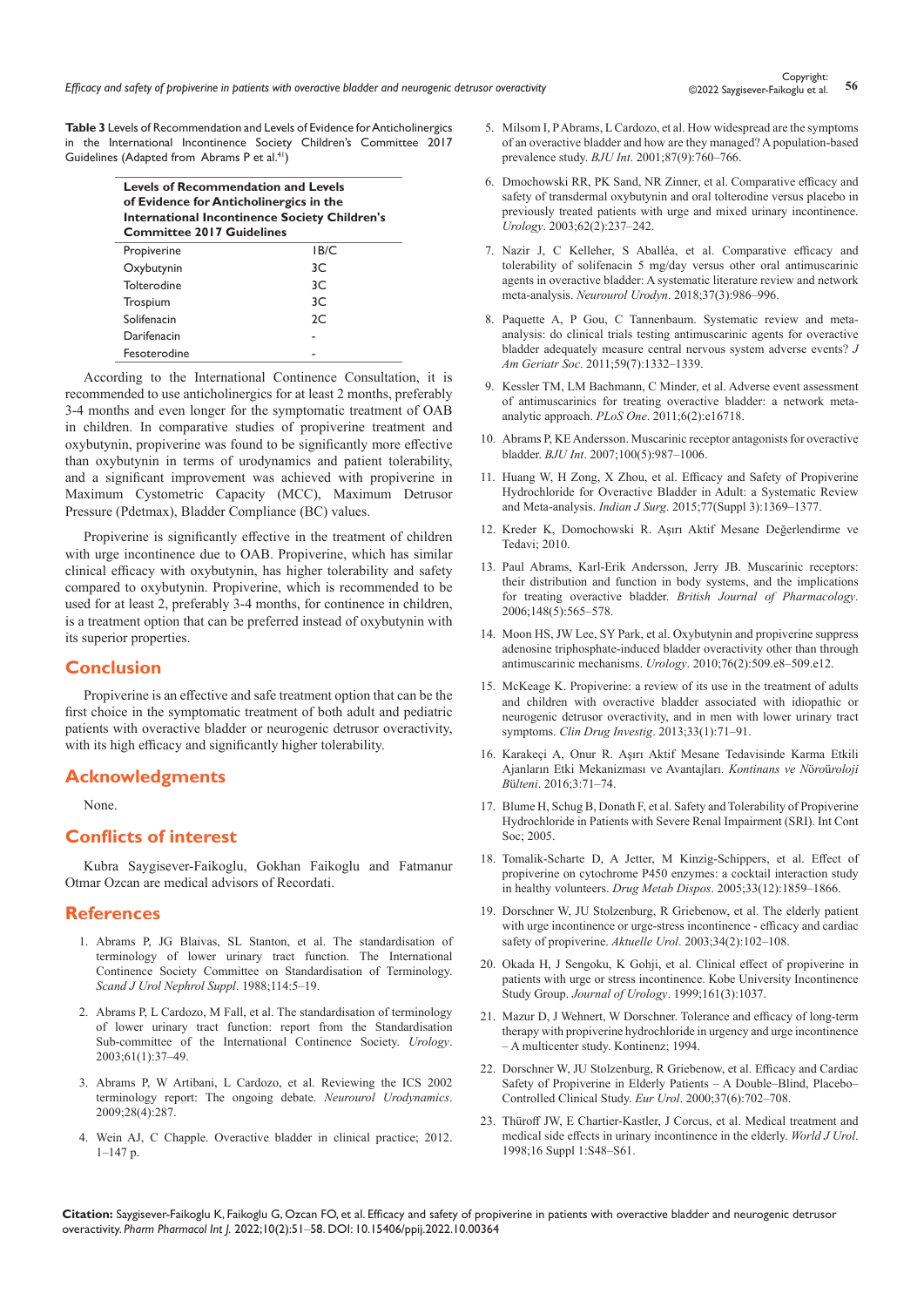- 24. [Kessler-Zumpe PL, S Murgas, G Neumann, et al. Therapy of overactive](https://pubmed.ncbi.nlm.nih.gov/19727644/)  [bladder with propiverine ER: results of a non-interventional study with](https://pubmed.ncbi.nlm.nih.gov/19727644/)  [a propiverine retard formulation and comparison to clinical studies.](https://pubmed.ncbi.nlm.nih.gov/19727644/)  *Urologe A*[. 2009;48\(11\):1346–1351.](https://pubmed.ncbi.nlm.nih.gov/19727644/)
- 25. [Buser N, S Ivic, TM Kessler, et al. Efficacy and adverse events of](https://pubmed.ncbi.nlm.nih.gov/22999811/)  [antimuscarinics for treating overactive bladder: network meta-analyses.](https://pubmed.ncbi.nlm.nih.gov/22999811/)  *Eur Urol*[. 2012;62\(6\):1040–1060.](https://pubmed.ncbi.nlm.nih.gov/22999811/)
- 26. [Lee KS, MS Choo, DY Kim, et al. Combination treatment with](https://pubmed.ncbi.nlm.nih.gov/16145414/)  [propiverine hydrochloride plus doxazosin controlled release](https://pubmed.ncbi.nlm.nih.gov/16145414/)  [gastrointestinal therapeutic system formulation for overactive bladder](https://pubmed.ncbi.nlm.nih.gov/16145414/)  [and coexisting benign prostatic obstruction: a prospective, randomized,](https://pubmed.ncbi.nlm.nih.gov/16145414/)  controlled multicenter st. *J Urol*[. 2005;174\(4 Pt 1\):1334–1338.](https://pubmed.ncbi.nlm.nih.gov/16145414/)
- 27. [Jünemann KP, E Hessdörfer, I Unamba-Oparah, et al. Propiverine](https://pubmed.ncbi.nlm.nih.gov/17135784/)  [hydrochloride immediate and extended release: comparison of](https://pubmed.ncbi.nlm.nih.gov/17135784/)  [efficacy and tolerability in patients with overactive bladder.](https://pubmed.ncbi.nlm.nih.gov/17135784/) *Urol Int*. [2006;77\(4\):334–339.](https://pubmed.ncbi.nlm.nih.gov/17135784/)
- 28. [Ginsberg DA, SE Phillips, J Wallace, et al. Evaluating and managing](https://pubmed.ncbi.nlm.nih.gov/17674594/)  [constipation in the elderly.](https://pubmed.ncbi.nlm.nih.gov/17674594/) *Urol Nurs*. 2007;27(3):191-200.
- 29. [Kay G, T Crook, L Rekeda, et al. Differential effects of the antimuscarinic](https://pubmed.ncbi.nlm.nih.gov/16687205)  [agents darifenacin and oxybutynin ER on memory in older subjects.](https://pubmed.ncbi.nlm.nih.gov/16687205) *Eur Urol*[. 2006;50\(2\):317–326.](https://pubmed.ncbi.nlm.nih.gov/16687205)
- 30. [Kay GG, LJ Granville. Antimuscarinic agents: implications and](https://pubmed.ncbi.nlm.nih.gov/15763613/)  [concerns in the management of overactive bladder in the elderly.](https://pubmed.ncbi.nlm.nih.gov/15763613/) *Clin Ther*[. 2005;27\(1\):127–138.](https://pubmed.ncbi.nlm.nih.gov/15763613/)
- 31. [Novara G, A Galfano, S Secco, et al. A systematic review and meta](https://pubmed.ncbi.nlm.nih.gov/18632201/)[analysis of randomized controlled trials with antimuscarinic drugs for](https://pubmed.ncbi.nlm.nih.gov/18632201/)  overactive bladder. *Eur Urol*[. 2008;54\(4\):740–764.](https://pubmed.ncbi.nlm.nih.gov/18632201/)
- 32. [Herbison P, J Hay-Smith, G Ellis, et al. Effectiveness of anticholinergic](https://pubmed.ncbi.nlm.nih.gov/12702614/)  [drugs compared with placebo in the treatment of overactive bladder:](https://pubmed.ncbi.nlm.nih.gov/12702614/)  systematic review. *BMJ*[. 2003;326\(7394\):841–844.](https://pubmed.ncbi.nlm.nih.gov/12702614/)
- 33. De Mey C, N Petkova, C Rankova, et al. Safety of propiverine hydrochloride in Glaucoma. Eur Urol. 2003;Suppl 2:29.
- 34. [Jünemann KP, M Halaska, T Rittstein, et al. Propiverine versus](https://pubmed.ncbi.nlm.nih.gov/15967567)  [tolterodine: efficacy and tolerability in patients with overactive bladder.](https://pubmed.ncbi.nlm.nih.gov/15967567)  *Eur Urol*[. 2005;48\(3\):478–482.](https://pubmed.ncbi.nlm.nih.gov/15967567)
- 35. Alloussi S, B Schönberger, G Mürtz, et al. Behandlung des urge syndroms mit propiverin in der therapeutischen praxis: Wirsamkeit und Vertraglichkeit bei 4390 patienten. Urol B. 2000;40:367–373.
- 36. [Amiri M, Schneider T, Oelke M, et al. Factors Associated with Decisions](https://pubmed.ncbi.nlm.nih.gov/33467690/)  [for Initial Dosing, Up-Titration of Propiverine and Treatment Outcomes](https://pubmed.ncbi.nlm.nih.gov/33467690/)  [in Overactive Bladder Syndrome Patients in a Non-Interventional](https://pubmed.ncbi.nlm.nih.gov/33467690/)  Setting. *J Clin Med*[. 2021;10\(2\):311.](https://pubmed.ncbi.nlm.nih.gov/33467690/)
- 37. Jü[nemann KP, E Hessdörfer, I Unamba-Oparah, et al. Propiverine](https://pubmed.ncbi.nlm.nih.gov/17135784/)  [hydrochloride immediate and extended release: comparison of](https://pubmed.ncbi.nlm.nih.gov/17135784/)  [efficacy and tolerability in patients with overactive bladder.](https://pubmed.ncbi.nlm.nih.gov/17135784/) *Urol Int*. [2006;77\(4\):334–339.](https://pubmed.ncbi.nlm.nih.gov/17135784/)
- 38. [Leng J, L Liao, B Wan, et al. Results of a randomized, double-blind,](https://pubmed.ncbi.nlm.nih.gov/27087507)  [active-controlled clinical trial with propiverine extended release 30 mg](https://pubmed.ncbi.nlm.nih.gov/27087507)  [in patients with overactive bladder.](https://pubmed.ncbi.nlm.nih.gov/27087507) *BJU Int*. 2017;119(1):148–157.
- 39. [Halaska M, G Ralph, A Wiedemann, et al. Controlled, double-blind,](https://pubmed.ncbi.nlm.nih.gov/12811500/)  [multicentre clinical trial to investigate long-term tolerability and efficacy](https://pubmed.ncbi.nlm.nih.gov/12811500/)  [of trospium chloride in patients with detrusor instability.](https://pubmed.ncbi.nlm.nih.gov/12811500/) *World J Urol*. [2003;20\(6\):392–399.](https://pubmed.ncbi.nlm.nih.gov/12811500/)
- 40. [Madersbacher H, M Halaska, R Voigt, et al. A placebo-controlled,](https://pubmed.ncbi.nlm.nih.gov/10510109/)  [multicentre study comparing the tolerability and efficacy of propiverine](https://pubmed.ncbi.nlm.nih.gov/10510109/)  [and oxybutynin in patients with urgency and urge incontinence.](https://pubmed.ncbi.nlm.nih.gov/10510109/) *BJU Int*. [1999;84\(6\):646–651.](https://pubmed.ncbi.nlm.nih.gov/10510109/)
- 41. Abrams P, L Cardozo, A Wagg, et al. Incontinence. Bristol, UK: International Continence Society; 2007.
- 42. Scheepe JR, J van den Hoek, KP J[ünemann, et al. A standardised mini](https://pubmed.ncbi.nlm.nih.gov/17368042/)  [pig model for in vivo investigations of anticholinergic effects on bladder](https://pubmed.ncbi.nlm.nih.gov/17368042/)  [function and salivation.](https://pubmed.ncbi.nlm.nih.gov/17368042/) *Pharmacol Res*. 2007;55(5):450–454.
- 43. [Maruyama S, N Hasuike, K Suzuki, et al. In vivo characterization](https://pubmed.ncbi.nlm.nih.gov/18074121/)  [of muscarinic receptors in peripheral tissues: evaluation of bladder](https://pubmed.ncbi.nlm.nih.gov/18074121/)  [selectivity of anticholinergic agents to treat overactive bladder.](https://pubmed.ncbi.nlm.nih.gov/18074121/) *Naunyn [Schmiedebergs Arch Pharmacol](https://pubmed.ncbi.nlm.nih.gov/18074121/)*. 2008;377(4-6):463–471.
- 44. Voigt R, M Halaska, A Marta, et al. Erfolgreiche Langzeittherapie der Harninkontinenz und Drangsypmtomatik. AP. AP Urol Nephrol. 2000;1:18–20.
- 45. [Alloussi S, G Mürtz, R Braun, et al. Efficacy, tolerability and safety of](https://pubmed.ncbi.nlm.nih.gov/20002668/)  [propiverine hydrochloride in comparison to oxybutynin in children with](https://pubmed.ncbi.nlm.nih.gov/20002668/)  [urge incontinence due to overactive bladder: Results of a multicentre](https://pubmed.ncbi.nlm.nih.gov/20002668/)  [observational cohort study.](https://pubmed.ncbi.nlm.nih.gov/20002668/) *BJU Int*. 2010;106(4):550–556.
- 46. [Uchiyama T, R Sakakibara, Z Liu, et al. The effects of anti-cholinergic](https://www.ics.org/Abstracts/Publish/43/000245.pdf)  [drugs for overactive bladder on cognitive impairment, mental dysfunction](https://www.ics.org/Abstracts/Publish/43/000245.pdf)  [and motor dysfunction in patients with neurological disease; 2005.](https://www.ics.org/Abstracts/Publish/43/000245.pdf)
- 47. [Zwergel U, WH Jost, T Lindenmeir, et al. Bladder dysfunctions in](https://pubmed.ncbi.nlm.nih.gov/8586353/)  [encephalomyelitis disseminata-drug and interventional therapeutic](https://pubmed.ncbi.nlm.nih.gov/8586353/)  options. *[Fortschr Neurol Psychiatr](https://pubmed.ncbi.nlm.nih.gov/8586353/)*. 1995;63(12):495–503.
- 48. Siegert J, R Übelhack, J Schewe, et al. Untersuchungen zur psychomotorischen Leistungsfähigkeit unter Propiverin. GIH Gesellschaft Für Inkontinenzhilfe; 1999.
- 49. Madersbacher H, G Mürtz, S Alloussi, et al. *Does Propiverine cause post void residual urine? A study review in patients with OAB, OAB and BPS, and Neurogenic detrusor overactivity*. In International Continence Society: Christchurch: 2006. p. 333.
- 50. Yusup A, H Akino, Y Miwa, et al. *[Antimuscarinic agent easily penetrating](https://www.ics.org/Abstracts/Publish/42/000265.pdf)  BBB may reduce voiding efficiency*[. In International Continence Society:](https://www.ics.org/Abstracts/Publish/42/000265.pdf)  [Paris; 2004. p. 265.](https://www.ics.org/Abstracts/Publish/42/000265.pdf)
- 51. [Austin PF, SB Bauer, W Bower, et al. The standardization of terminology](https://pubmed.ncbi.nlm.nih.gov/25772695/)  [of lower urinary tract function in children and adolescents: Update report](https://pubmed.ncbi.nlm.nih.gov/25772695/)  [from the standardization committee of the International Children's](https://pubmed.ncbi.nlm.nih.gov/25772695/)  Continence Society. *Neurourol Urodyn*[. 2016;35\(4\):471–481.](https://pubmed.ncbi.nlm.nih.gov/25772695/)
- 52. [Bartoli S, G Aguzzi, R Tarricone. Impact on quality of life of urinary](https://pubmed.ncbi.nlm.nih.gov/19962738/)  [incontinence and overactive bladder: a systematic literature review.](https://pubmed.ncbi.nlm.nih.gov/19962738/)  *Urology*[. 2010;75\(3\):491–500.](https://pubmed.ncbi.nlm.nih.gov/19962738/)
- 53. [Landgraf JM, J Abidari, BG Cilento, et al. Coping, Commitment, and](https://pubmed.ncbi.nlm.nih.gov/14754946/)  [Attitude: Quantifying the Everyday Burden of Enuresis on Children and](https://pubmed.ncbi.nlm.nih.gov/14754946/)  Their Families. *Pediatrics*[. 2004;113\(2\):334–344.](https://pubmed.ncbi.nlm.nih.gov/14754946/)
- 54. [Kajiwara M, K Inoue, M Kato, et al. Nocturnal enuresis and overactive](https://pubmed.ncbi.nlm.nih.gov/16448430/)  [bladder in children: An epidemiological study.](https://pubmed.ncbi.nlm.nih.gov/16448430/) *Int J Urol*. 2006;13(1):36– [41.](https://pubmed.ncbi.nlm.nih.gov/16448430/)
- 55. [Chung JM, SD Lee, D Il Kang, et al. Prevalence and Associated Factors](https://pubmed.ncbi.nlm.nih.gov/18829077/)  [of Overactive Bladder in Korean Children 5-13 Years Old: A Nationwide](https://pubmed.ncbi.nlm.nih.gov/18829077/)  Multicenter Study. *Urology*[. 2009;73\(1\):63–67.](https://pubmed.ncbi.nlm.nih.gov/18829077/)
- 56. [Kalo BB, H Bella. Enuresis: prevalence and associated factors](https://pubmed.ncbi.nlm.nih.gov/8922087)  [among primary school children in Saudi Arabia.](https://pubmed.ncbi.nlm.nih.gov/8922087) *Acta Pædiatrica*. [1996;85\(10\):1217–1222.](https://pubmed.ncbi.nlm.nih.gov/8922087)
- 57. [Butler RJ, J Golding, K Northstone. Nocturnal enuresis at 7.5 years old:](https://pubmed.ncbi.nlm.nih.gov/16042739/)  [prevalence and analysis of clinical signs.](https://pubmed.ncbi.nlm.nih.gov/16042739/) *BJU Int*. 2005;96(3):404–410.
- 58. [Marschall-Kehrel D, C Feustel, C Persson de Geeter, et al. Treatment](https://pubmed.ncbi.nlm.nih.gov/18502028/)  [with propiverine in children suffering from nonneurogenic overactive](https://pubmed.ncbi.nlm.nih.gov/18502028/)  [bladder and urinary incontinence: results of a randomized placebo](https://pubmed.ncbi.nlm.nih.gov/18502028/)[controlled phase 3 clinical trial.](https://pubmed.ncbi.nlm.nih.gov/18502028/) *Eur Urol*. 2009;55(3):729–738.
- 59. [Schulte-Baukloh H, G Mürtz, T Henne, et al. Urodynamic effects](https://pubmed.ncbi.nlm.nih.gov/16430646/)  [of propiverine hydrochloride in children with neurogenic detrusor](https://pubmed.ncbi.nlm.nih.gov/16430646/)  [overactivity: a prospective analysis.](https://pubmed.ncbi.nlm.nih.gov/16430646/) *BJU Int*. 2006;97(2):355–358.
- 60. [Marschall-Kehrel AD, G Mürtz, G Kramer, et al. An Empirical](https://pubmed.ncbi.nlm.nih.gov/15118448/)  [Treatment Algorithm For Incontinet Children.](https://pubmed.ncbi.nlm.nih.gov/15118448/) *J Urol*. 2004;171(6 Pt [2\):2667–2671.](https://pubmed.ncbi.nlm.nih.gov/15118448/)